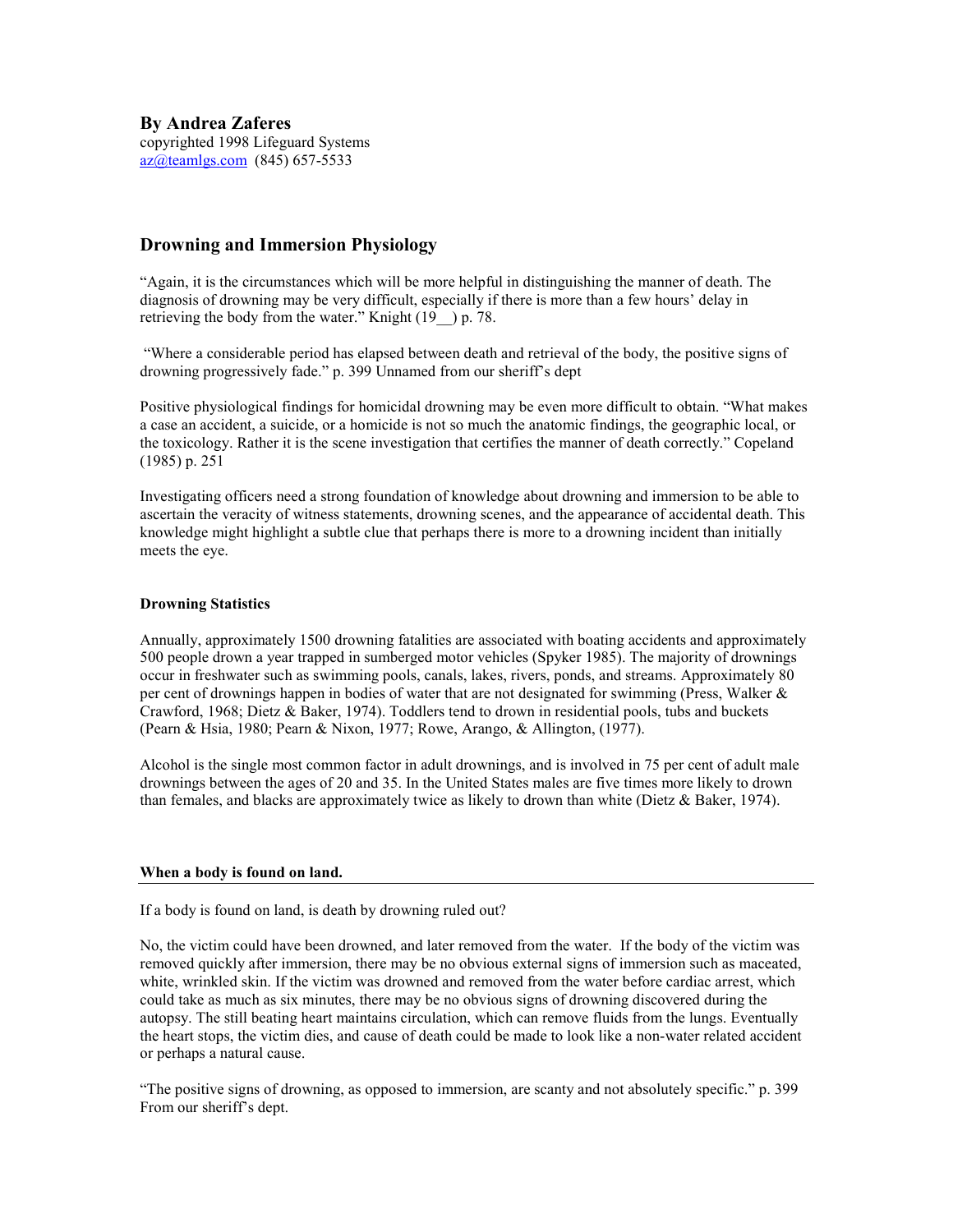<sup>1</sup>"Drowning does not require immersion in water... One can drown in a bucket of water, or even less."

Perhaps only the victim's head or face was held in the water, with the victim's body kept dry. As discussed earlier, dunking is a historical form of punishment, interrogation, and torture. Dunking is sometimes used as a form of torture in contemporary human rights abuse incidents. "Suffocation and partial drowning are also employed, the usual intention being to suffocate partially, rather than kill. Immersion in water and foul sewage is termed 'wet submarino' and may lead to pneumonia" Knight (19<sup>-1</sup>).

 Although dunking usually has the intention of partially suffocating, not killing, the victim, sometimes death inadvertently does occur. Think of teenage boys holding the head of one of their peer group in a toilet as a prank, fraternity rite, or assault. Or consider a parent holding a child's head in a filled tub or sink as a form of punishment or to stop, "drown-out," the noise of a child's crying. Perhaps sometimes not only the crying is drowned-out, but so is the child.

Complete and partial suffocation by holding a pillow over a child's face has been well documented as a method of child abuse and murder. As child drownings are more frequently investigated for signs of foul play, we may find that 'wet submarino' performed by parents on their children is a more common phenomenon than is currently understood.

Pneumonia or other respiratory problems are not uncommon results of near drowning events. Perhaps a history of pneumonia could provide a clue for a history of water-related child abuse of a drowned child. Perhaps a history of a child's intense fear of water could provide information about past water-related abuses, and possible cause of death.

The key thing to remember here, is that an apparent land-based accidental death does not rule out drowning as the cause of death. Be prepared to look for clues of drowning, consider possible autopsy findings of drowning, and perform a thorough investigation.

Five percent of near drowning victims experience secondary drowning. Near drowning means a person drowned and was saved either by quick removal from the water or resuscitation efforts. Secondary drowning occurs because of fluids and damage in the lungs that occur as a result of the initial near drowning process. Secondary drowning can happen 24 hours after the near drowning incident. This is another example of how a body can be found on land, and the original cause of death is drowning. Consider perhaps one parent saving a child from the dunking or intentional drowning by the other parent.

### When the body is found in the water

When the body is found in the water does that always indicate accidental death by drowning? No, there are several other possibilities:

- 1. The victim was murdered on land and the victim's body was disposed of in the water.
- 2. The victim was murdered by intentional involuntary submersion resulting in drowning.
- 3. A physical fight in or out of the water resulted in the victim dying from a combination of trauma and drowning.
- 4. The victim drowned because of neglect or negligence.

Table provides examples of each of these types of non-accidental drowning incidents.

<sup>&</sup>lt;sup>1</sup> The Internet Pathology Laboratory for Medical Education, Version 2.0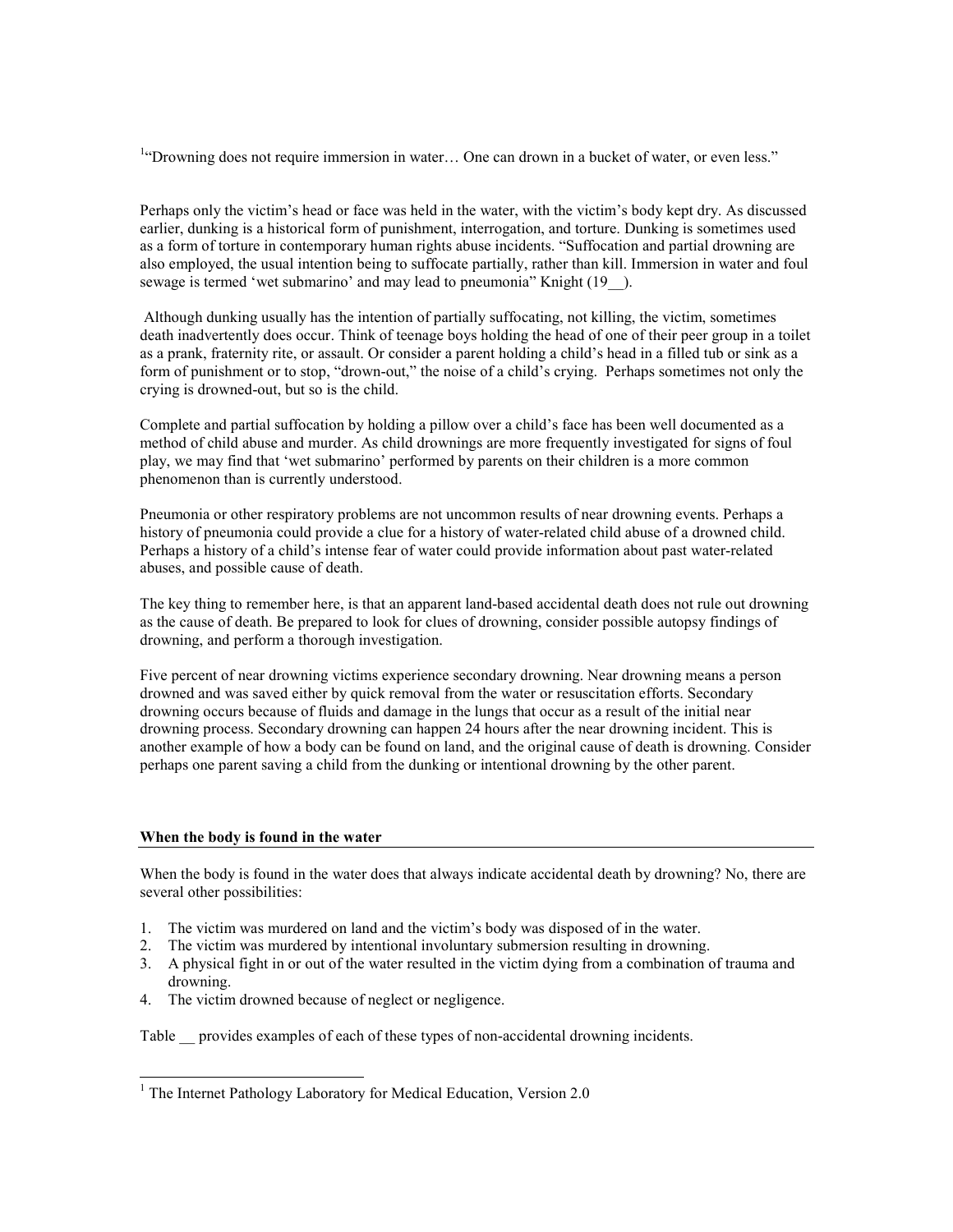A knowledge of the drowning process will aid the first responding officer to the scene of a body recovered from the water, to discover possible clues that foul play may have been involved. This knowledge can also be very helpful to the investigating officer assigned to the incident. And as non-law enforcement dive teams may be the one's to recover the body, and even be in charge of the initial scene, this information will be helpful for them to understand as well.

For example, as we will learn, lividity and position of rigor mortis might provide helpful clues of whether or not the victim was dead before entering the water. This evidence could be destroyed by the diver performing the underwater rescue or recovery. Public safety divers should be educated enough to know what physiological signs to be observant of, and they should be taught how to record this information for arriving law enforcement personnel. Dive teams should know how to record the position of the body underwater, even if the water is black. If the incident is designated as a recovery, rather than a rescue, the body should be properly bagged to maintain as much evidence as possible. The ability to properly take photographs, once the body has reached shore, is also important.

### The drowning process

There are several physiological ways submersion victims can die, such as cerebral hypoxia, carbon dioxide narcosis, laryngospasm, reflex lung changes, and vagal cardiac inhibition. For most of us, these terms mean very little or even nothing. Let us examine these drowning processes in a more useful manner. To do that we must begin with a short review of respiration and pulmonary physiology. This review is also helpful for investigating officers who will read the autopsy report, which often includes such medical terminology.

### Respiration and Pulmonary Physiology Review

### Respiration

Oxygen is essential to life. It combines with the fuels we eat to form energy, water, and carbon dioxide. Carbon dioxide is a waste product that needs to be removed from the body's tissues. Blood carries carbon dioxide from the tissues to the lungs where it is removed from our body when we exhale. A high concentration of carbon dioxide (hypercapnia) combined with a low concentration of oxygen (hypoxia) in the blood, is what triggers us to breathe. These two triggers are sometimes called the **carbon dioxide** and hypoxia drives.

Respiration is really the process of bringing oxygen to the cells, the use of oxygen by the cells, the resulting production of carbon dioxide, and the removal of carbon dioxide from the body.

Oxygen is supplied to our cells by the air we inhale through our nose or mouth. The air passes through the pharynx, the larynx, down into the trachea, the left and right bronchi, the branching bronchioles, and into the millions of microscopic air sacs called alveoli. These air sacs are kept open by a fluid called surfactant that coats the inside of alveoli walls. If this surfactant is destroyed, by water or other fluids entering the lungs, the alveoli can collapse.

De-oxygenated, carbon dioxide-filled blood from the body's tissues is brought to the **pulmonary** capillaries, which are tiny blood vessels covering the alveoli. Oxygen from the alveoli enters the pulmonary capillaries and the blood, while carbon dioxide escapes from the blood into the alveoli. The oxygenated and cleaned blood then continues forward to nourish and clean the tissues.

### Breathing

When the carbon dioxide and hypoxia drives trigger us to breathe, our trachea opens, our diaphragm drops, and our chest muscles expand. When the diaphragm drops and the chest muscles expand the lungs are stretched open to make a larger volume, creating a negative pressure inside the lungs. This negative pressure, pulls air in from the higher pressure area outside our body through our mouth or nose into the trachea and lungs to equalize the pressure inside our lungs and outside our body. Exhalation occurs when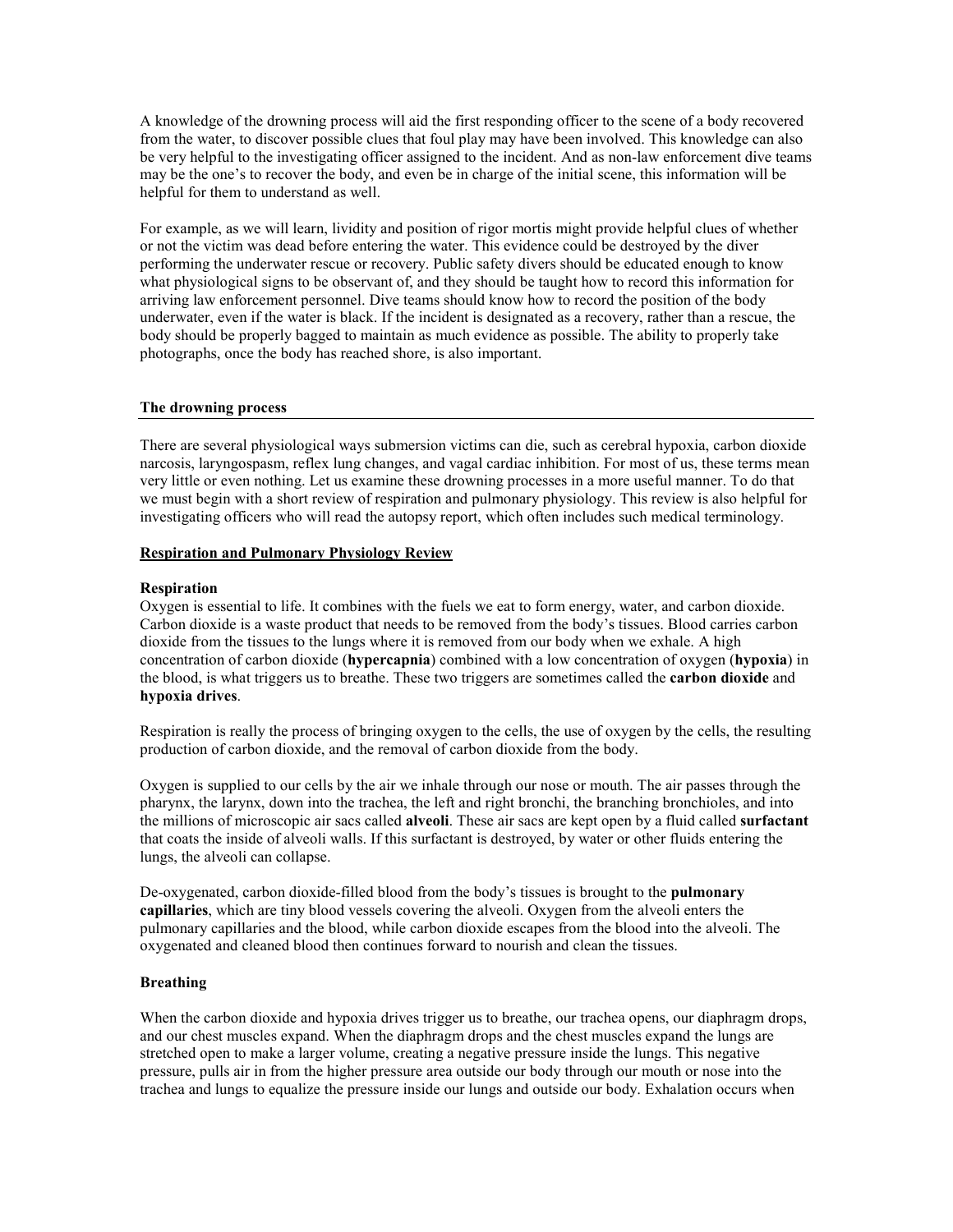the diaphragm raises and the chest muscles contract. When this happens the pressure inside the lungs is greater than the pressure outside our body, and if the trachea is open, air is forced out of the lungs.

Our nose and mouth lead not only to our trachea but also to our esophagus, which brings food and fluids to our stomach. Only one of these two tubes can be open at the same time, otherwise food would get into our lungs when we were eating, and air would enter our stomach when we were inhaling. When we are eating or drinking, the larynx is sealed by a flap called the **epiglottis.** Remember when your parents told you not to eat and talk at the same time? They told you that to prevent you from choking when food or fluid accidentally entered your trachea when it didn't have time to close, because you were trying to talk and swallow simultaneously.

When food or fluid touches the larynx or trachea the epiglottis reflexively attempts to close to protect the airway. This sudden closure, or larynx spasm, is called a **laryngospasm**, which can last for up to two minutes. If you ever had food or fluid "go down the wrong way" with the result that you could not inhale or exhale for a little while, you probably were experiencing a laryngospasm. This same process can occur when a person inhales with their airways underwater.

### How people drown

"Officer, it was terrible, my girlfriend fell in the canal and began screaming for help. I tried to throw her something, but nothing could reach. She was screaming, for help. She began going up and down, screaming, up and down, screaming. Then she didn't come up no more. It was terrible."

"My older son was playing with the baby in the stroller around the pool. I was laying there reading. I told him to stop running but he didn't listen, he's only three. Suddenly I heard a splash and the baby and stroller were in the deep end of the pool. I can't swim so I couldn't go in. It wasn't his fault, he was only playing. He really didn't mean it. The baby was struggling; I didn't know what to do! The boy was crying, I was yelling at him, there was nothing I could reach the baby with. Soon the baby stopped struggling and sank to the bottom. It took less than two minutes. There was nothing I could do. I couldn't think. There was so much crying. I don't swim. I ran and called 911."

Do these statements sound plausible? Are they possible? yes, but are they likely?, no. An understanding of the different ways people can drown will be very useful when interviewing witnesses and reviewing their statements.

Adults take an average of 60 seconds to drown, and children take an average of 20 seconds. The majority of drownings are witnessed, and happen within 150 feet from the witnesses. If that is true, why do these witnesses not try to save the victim before it is too late? One of the reasons is that most people do not know what actual drowning looks like, rather they have a false perception given to them by television and movie scenes. Try this, ask a few dozen people what it looks like when someone is drowning; ask them how would they know a person was drowning? The number one answer you will get is that the drowning person is, "struggling, screaming for help, waving their arms around." As long as a person is screaming and waving their arms around out of the water, that person is not drowning – eventually they might begin drowning, but they are not drowning yet.

Drowning is a silent event. A drowning person no longer has the ability to scream, raise her head or arms out of the water, or struggle violently. A victim might enter the water and within seconds descend to the bottom without re-surfacing as in a 'dry drowning' event, or they will bob for up to an average of a minute depending on the victim's age in 'wet drowning' event.

An interesting and possibly useful piece of drowning information is that consciousness is always lost within three minutes of involuntary submersion (Pearn 1985). It could, therefore, take up to three minutes of holding a victim underwater, for the victim to stop struggling and lose consciousness. But, interestingly, this is unlikely to be true for infants and possibly toddlers. Pearn (1985) also tells us, "One is truck by the failure of an infant to struggle as the head goes below the surface – usually the child simply holds his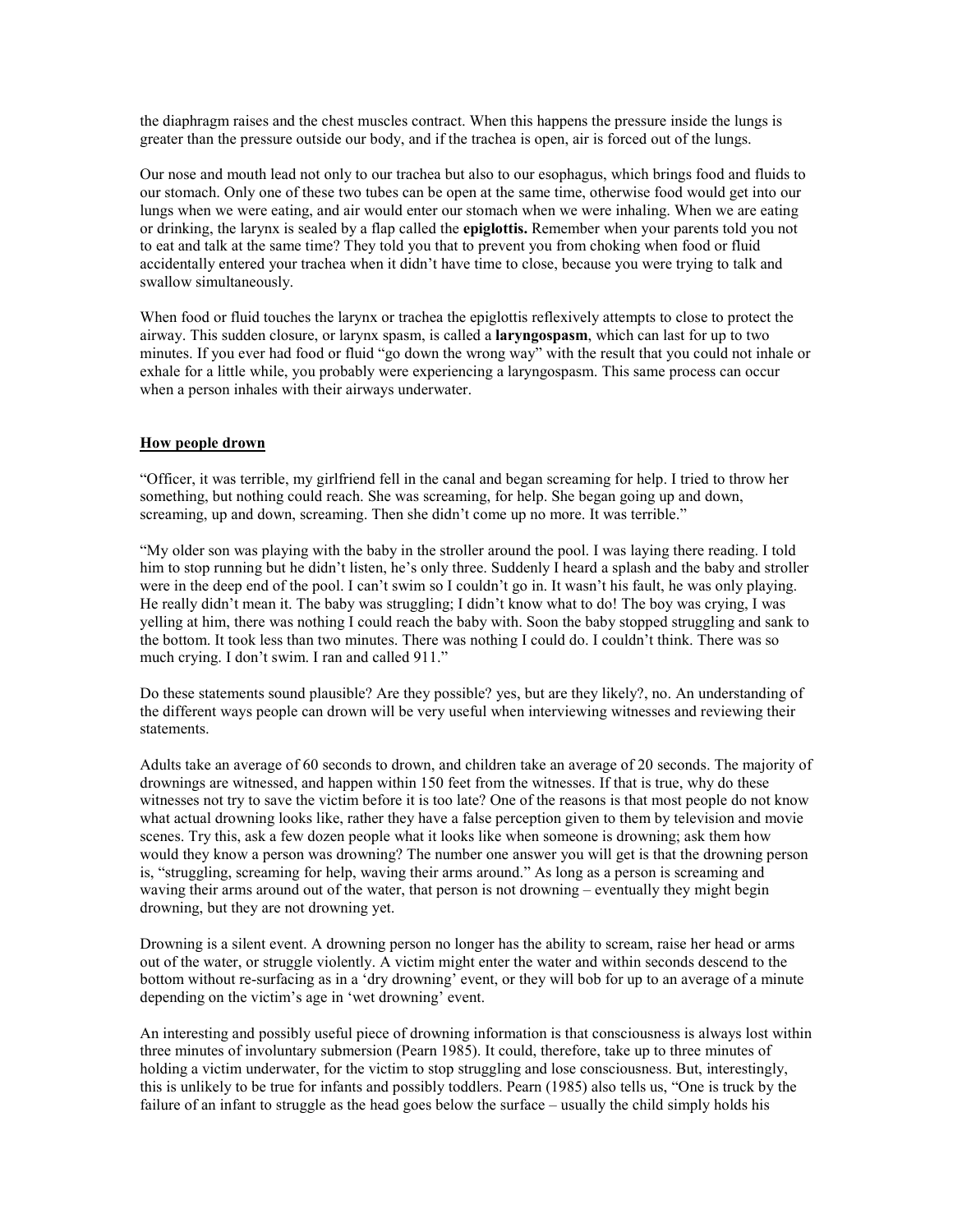breath; makes automatic, but ineffective, paddling type movements; and calmly sinks to the bottom." This makes it much easier to consciously or 'unconsciously' drown infants and toddlers. If you have seen it, think of the scene in the movie *The Joy Luck Club* where an abused and very unhappy young mother simply lets her infant slide out of her hands in the washing basin; she shows no movement or emotion as the infant quietly slides to the bottom of the basin and drowns.

Often, when a drowning victim is recovered of any age, a white or pink foam will be seen in, and possibly coming out of, a drowning victim's airways. Also, the autopsy report will generally report pulmonary edema and congestion (see table  $\_\_\_$ , column  $\_\_$ ). Sometimes the autopsy will report that the lungs are relatively dry and that there are few conclusive positive findings for drowning. Let us take a closer look at drowning and examine what is sometimes called the "march of events" of the respiratory system during drowning processes.

## Dry Drowning - 10-20% of all drownings

Dry drowning victims, like wet drowning victims, die of fatal cerebral hypoxia caused by "inadequate ventilation," namely, suffocation (asphyxiation). But unlike wet drowning victims who suffocate because their airway is blocked by the water or fluid they drowned in, the dry drowning victim's airway is blocked by a laryngospasm or lung reflexes, or by physical obstructions of the bronchi such as mucus, froth/foam, or vomit.

- 1. The person enters the water and is hit in the face with the water or the water is cold enough to cause a shock to the body.
- 2. The person reflexively gasps.
- 3. A small amount of water is inhaled, aspirated, into the larynx or trachea causing a sudden laryngospasm, which seals off the airway.
- 4. The aspirated fluid irritates the bronchi linings, which begin an immediate secretion of protective, thick mucus.
- 5. The carbon dioxide and hypoxia drives kick in triggering the person to inhale. The diaphragm drops and the chest muscles expanded, increasing lung volume and decreasing the pressure inside the lungs. The only problem is that the trachea is sealed shut so air can not be pulled in from the outside to equalize the pressure. This negative pressure needs to be relieved, so it pulls blood fluids from the pulmonary capillaries into the alveoli. This destroys surfactant and damages alveoli.
- 6. The aspirated water mixes with the mucus to produce a white foam or froth. If enough blood enters the lungs the blood enters the mixture making the foam pink in color.
- 7. Sometimes foam and a mucus plug develop, which serves as another physical obstruction in the airway.
- 8. The laryngospasm relaxes shortly before death. But the physical barriers of the foam and mucus plug, along with a possible bronchiolar spasm, continue to prevent water from entering the lungs. Thus the drowning is dry.

## Wet Drowning – 80-90% of all drownings

- 1. The person somehow ends up in the water, and for whatever reason, cannot swim to safety.
- 2. As the person weakens, he can no longer hold his head high out of the water. An adult's head can weigh 12 pounds, and thus requires much energy to hold it out of water too deep to stand in. The victim sinks and reflexively holds his breath (apnea).
- 3. When the carbon dioxide and hypoxia drives trigger the need to breathe, the victim bobs up bringing only his face out of the water for just enough time to take a breath. The victim does not have the ability to hold his face out of the water long enough to take a breath and scream. The event is silent.
- 4. The victim begins sinking again, reflexively holding his breath, and the bobbing process is repeated several times. Soon only the victim's mouth and nose are the only things to surface.
- 5. Eventually the person can no longer bob to the surface and he sinks to the bottom.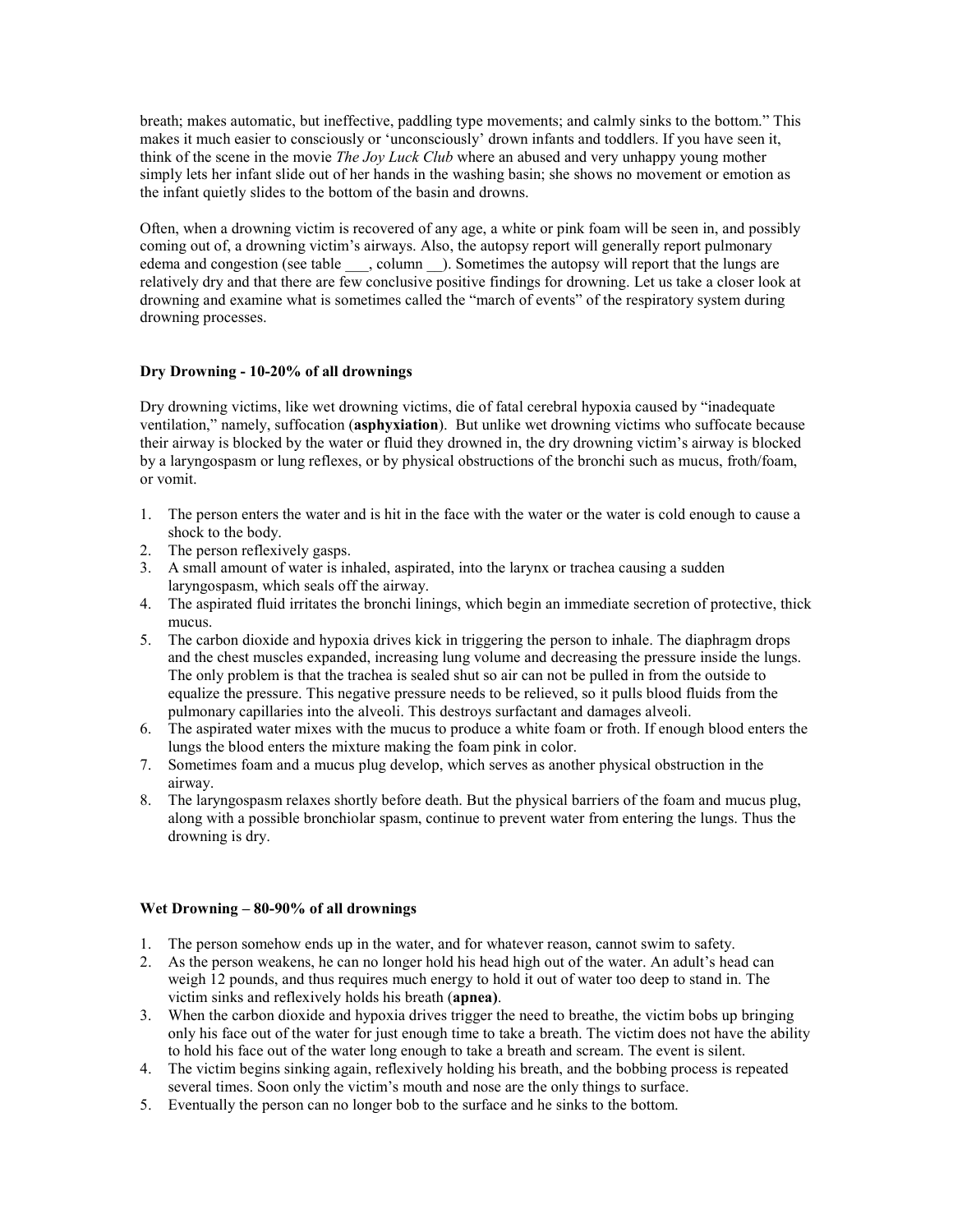- 6. At some point, the carbon dioxide and hypoxia drive trigger the body to breathe. The victim begins reflexively swallowing, sometimes large quantities, of water into the stomach. Vomiting can occur, with vomitus later being aspirated when the next gasp occurs (Laughlin & Eigen, 1982).
- 7. Finally the drives cause a breath-holding breaking point and the victim reflexively gasps and aspirates water into the lungs.
- 8. Within seconds of the gasp, there is a second phase of apnea, breath-holding (Giammona & Modell, 1967).
- 9. When this breath-hold breaks, there is a period of involuntary gasping underwater, sometimes referred to as agonal gasping, which can last up to a several minutes.
- 10. Respiratory arrest occurs when the gasping ceases.
- 11. Cardiac arrhythmias (any change in the normal pattern of the heartbeat) and cardiac arrest follow.
- 12. Brain death is the last step in the process.

If large volumes of water enter the lungs, blood is sent to those areas of the lungs that are not ventilated with air. More alveoli are collapsed and damaged, more blood may enter the lungs, and the foam seen in and out of the airways can have a pink or blood red appearance.

### Respiratory problems related to drowning

As stated earlier, autopsy reports on drowning victims often report pulmonary edema and congestion. Pulmonary edema simply means fluid in the lungs, fluid in the alveoli.

As we learned from the above descriptions of drowning processes, pulmonary edema can occur in a few ways. Let us review them and add a few new methods.

- 1. The person inhales (aspirates) fluids, which travel down the airways to the alveoli.
- 2. A laryngospasm, a mucus plug, fluid, or foam blockage in the airway causes a vacuum effect in the alveoli, causing fluid to be pulled into the alveoli from the pulmonary capillaries.
- 3. Alveoli walls are damaged, increasing their permeability, which allows fluids from the pulmonary capillaries to enter the alveoli.
- 4. Saltwater is three times saltier than our blood. If saltwater enters our alveoli, it will pull fluid from the pulmonary capillaries into to the alveoli through the process of osmosis to equalize the salt concentration. Now the alveoli contain both the saltwater and additional fluid from the blood.
- 5. Freshwater is less salty than our blood so if it enters the alveoli, osmosis will rapidly pull it through the alveoli walls into the blood in the pulmonary capillaries. From there it will become part of our blood volume throughout our body. As it is pulled through the alveoli walls it will destroy the surfactant, resulting in alveoli collapse and damage. Irritated or damaged alveoli fill with fluid from the blood.

As we can see, there are several ways a person can actually die from submersion. The true definition of drowning is death caused by aspiration of fluids in to air passages, as is often seen in the wet drowning. As we have learned, a laryngospasm, bronchiol spasms, and mucus can also cause drowning death plugs. This is sometimes called death-by-submersion, rather than death-by-drowning. For our purposes, we will consider both to be drowning.

Medical Tests for Drowning